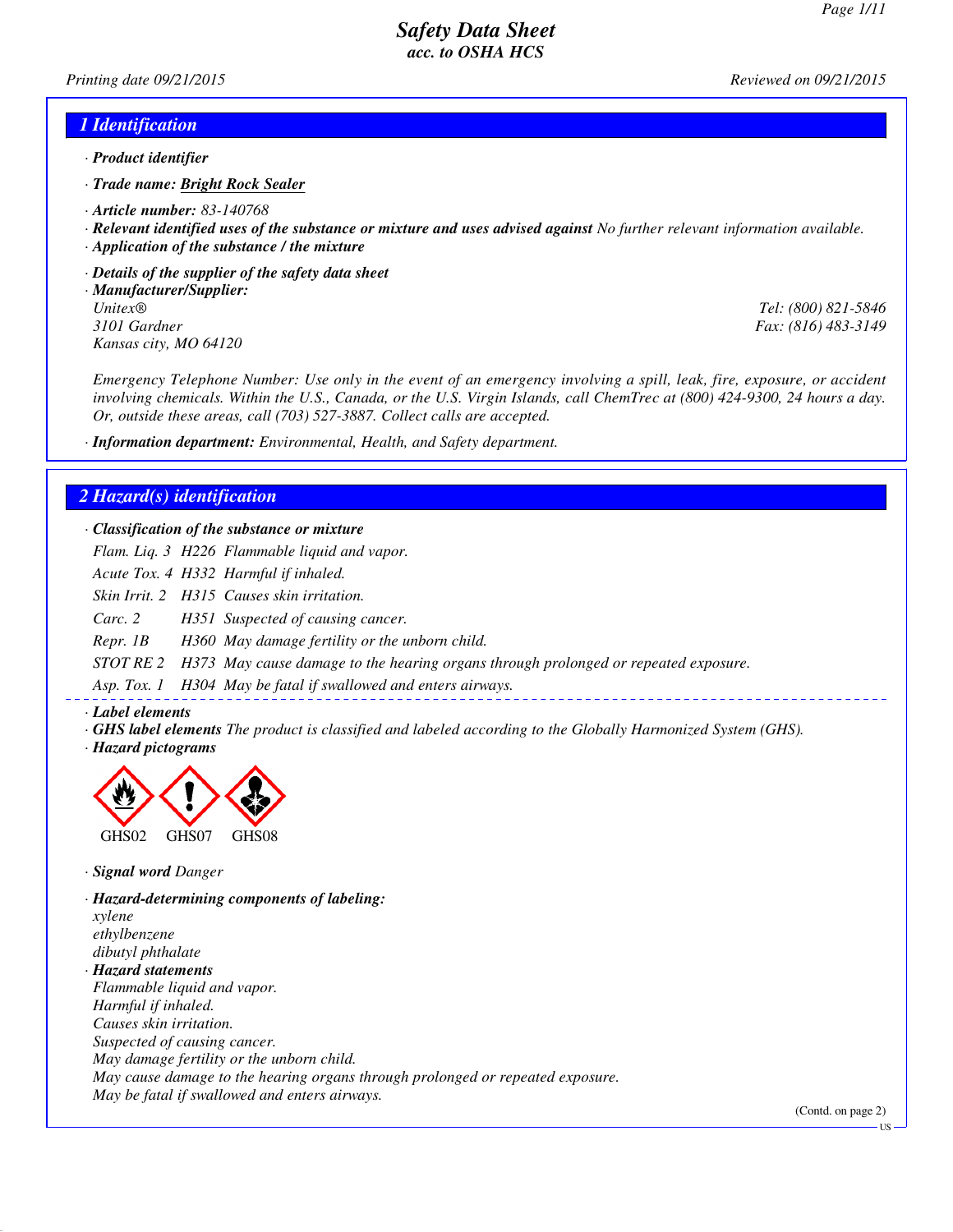*Printing date 09/21/2015 Reviewed on 09/21/2015*

#### *Trade name: Bright Rock Sealer*

|                                                                                                                                              | (Cond. of page 1) |
|----------------------------------------------------------------------------------------------------------------------------------------------|-------------------|
| $\cdot$ Precautionary statements                                                                                                             |                   |
| Keep away from heat/sparks/open flames/hot surfaces. - No smoking.                                                                           |                   |
| Use explosion-proof electrical/ventilating/lighting/equipment.                                                                               |                   |
| If swallowed: Immediately call a poison center/doctor.                                                                                       |                   |
| IF ON SKIN (or hair): Remove/Take off immediately all contaminated clothing. Rinse skin with water/shower.                                   |                   |
| Store locked up.                                                                                                                             |                   |
| Dispose of contents/container in accordance with local/regional/national/international regulations.                                          |                   |
| · Classification system:                                                                                                                     |                   |
| $\cdot$ NFPA ratings (scale 0 - 4)                                                                                                           |                   |
|                                                                                                                                              |                   |
| $Health = 1$<br>Fire = $3$<br>Reactivity = $0$                                                                                               |                   |
|                                                                                                                                              |                   |
| $\cdot$ HMIS-ratings (scale 0 - 4)                                                                                                           |                   |
| $\mathbf{H}$ Health = *1<br><b>HEALTH</b><br>$\boxed{3}$ Fire = 3<br><b>FIRE</b><br><b>PHYSICAL HAZARD</b> $\boxed{0}$ <i>Reactivity</i> = 0 |                   |
| $\cdot$ Other hazards                                                                                                                        |                   |
| · Results of PBT and vPvB assessment                                                                                                         |                   |
| $\cdot$ <b>PBT:</b> Not applicable.                                                                                                          |                   |
| $\cdot$ vPvB: Not applicable.                                                                                                                |                   |
|                                                                                                                                              |                   |
|                                                                                                                                              |                   |

## *3 Composition/information on ingredients*

*· Chemical characterization: Mixtures*

*· Description: Mixture of the substances listed below with nonhazardous additions.*

| · Dangerous components:                                                                |                             |           |
|----------------------------------------------------------------------------------------|-----------------------------|-----------|
| $1330-20-7$ xylene                                                                     |                             | $50-75\%$ |
|                                                                                        | $100-41-4$ ethylbenzene     | $10-25\%$ |
|                                                                                        | $84-74-2$ dibutyl phthalate | $< 2.5\%$ |
| 108-88-3 $toluene$                                                                     |                             | $\leq$ 1% |
| Additional information: For the wording of the listed risk phrases refer to section 16 |                             |           |

*· Additional information: For the wording of the listed risk phrases refer to section 16.*

#### *4 First-aid measures*

#### *· Description of first aid measures*

*· General information:*

*Immediately remove any clothing soiled by the product.*

*In the event of persistent symptoms recieve medical treatment.*

*Symptoms of poisoning may even occur after several hours; therefore medical observation for at least 48 hours after the accident.*

*· After inhalation:*

*Supply fresh air. If required, provide artificial respiration. Keep patient warm. Consult doctor if symptoms persist. In case of unconsciousness place patient stably in side position for transportation.*

*Immediately move exposed person to fresh air. If breathing difficulty persists or develops get prompt medical attention. · After skin contact:*

*Immediately wash with water and soap and rinse thoroughly. If skin irritation continues, consult a doctor.*

(Contd. on page 3)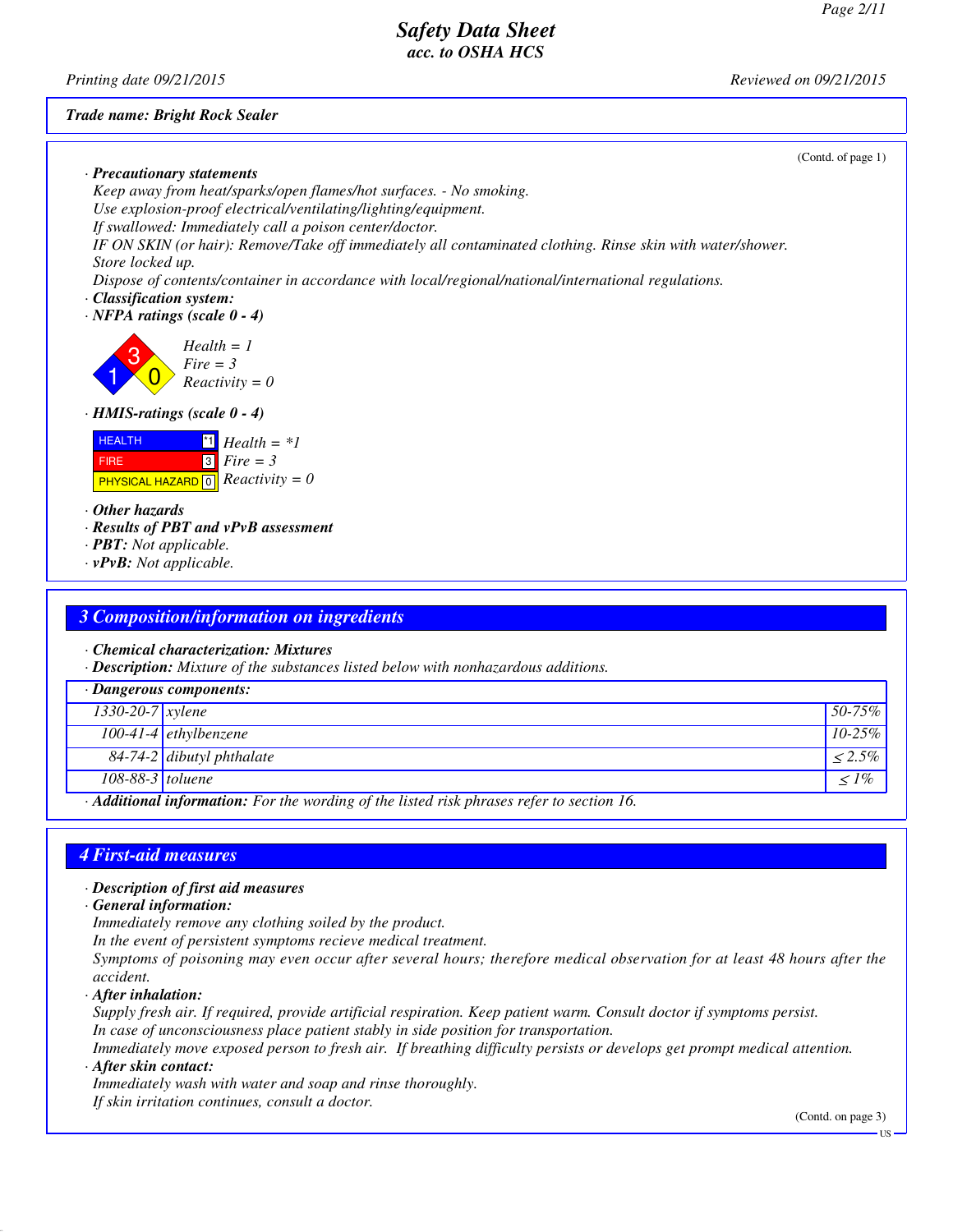*Printing date 09/21/2015 Reviewed on 09/21/2015*

*Trade name: Bright Rock Sealer*

- *· After eye contact: Rinse opened eye for several minutes under running water.*
- *· After swallowing: Seek medical treatment.*
- *· Information for doctor:*
- *· Most important symptoms and effects, both acute and delayed No further relevant information available.*
- *· Indication of any immediate medical attention and special treatment needed No further relevant information available.*

#### *5 Fire-fighting measures*

- *· Extinguishing media*
- *· Suitable extinguishing agents:*
- *CO2, sand, extinguishing powder. Do not use water. Foam*
- *· For safety reasons unsuitable extinguishing agents: Water*
- *· Special hazards arising from the substance or mixture Formation of toxic gases is possible during heating or in case of fire.*
- *· Advice for firefighters*
- *· Protective equipment:*

*Because fire may produce thermal decomposition products, wear a self-contained breathing apparatus (SCBA) with a full face piece operated in pressure-demand or positive-pressure mode. Mouth respiratory protective device.*

#### *6 Accidental release measures*

- *· Personal precautions, protective equipment and emergency procedures*
- *Wear protective equipment. Keep unprotected persons away.*
- *· Environmental precautions:*

*Do not allow product to reach sewage system or any water course.*

*Inform respective authorities in case of seepage into water course or sewage system.*

- *· Methods and material for containment and cleaning up:*
- *Absorb with liquid-binding material (sand, diatomite, acid binders, universal binders, sawdust).*

*Dispose contaminated material as waste according to item 13.*

*Ensure adequate ventilation.*

*Do not flush with water or aqueous cleansing agents*

*· Reference to other sections See Section 7 for information on safe handling. See Section 8 for information on personal protection equipment. See Section 13 for disposal information.*

## *7 Handling and storage*

#### *· Handling:*

*· Precautions for safe handling*

*Wear appropriate personal protective clothing to prevent eye and skin contact. Avoid breathing vapors or mists of this product. Use with adequate ventilation. Do not take internally.*

- *· Information about protection against explosions and fires: Keep ignition sources away - Do not smoke. Protect against electrostatic charges. Keep respiratory protective device available.*
- *· Conditions for safe storage, including any incompatibilities*
- *· Storage: cool and dry*
- *· Requirements to be met by storerooms and receptacles: No special requirements.*

(Contd. on page 4)

#### (Contd. of page 2)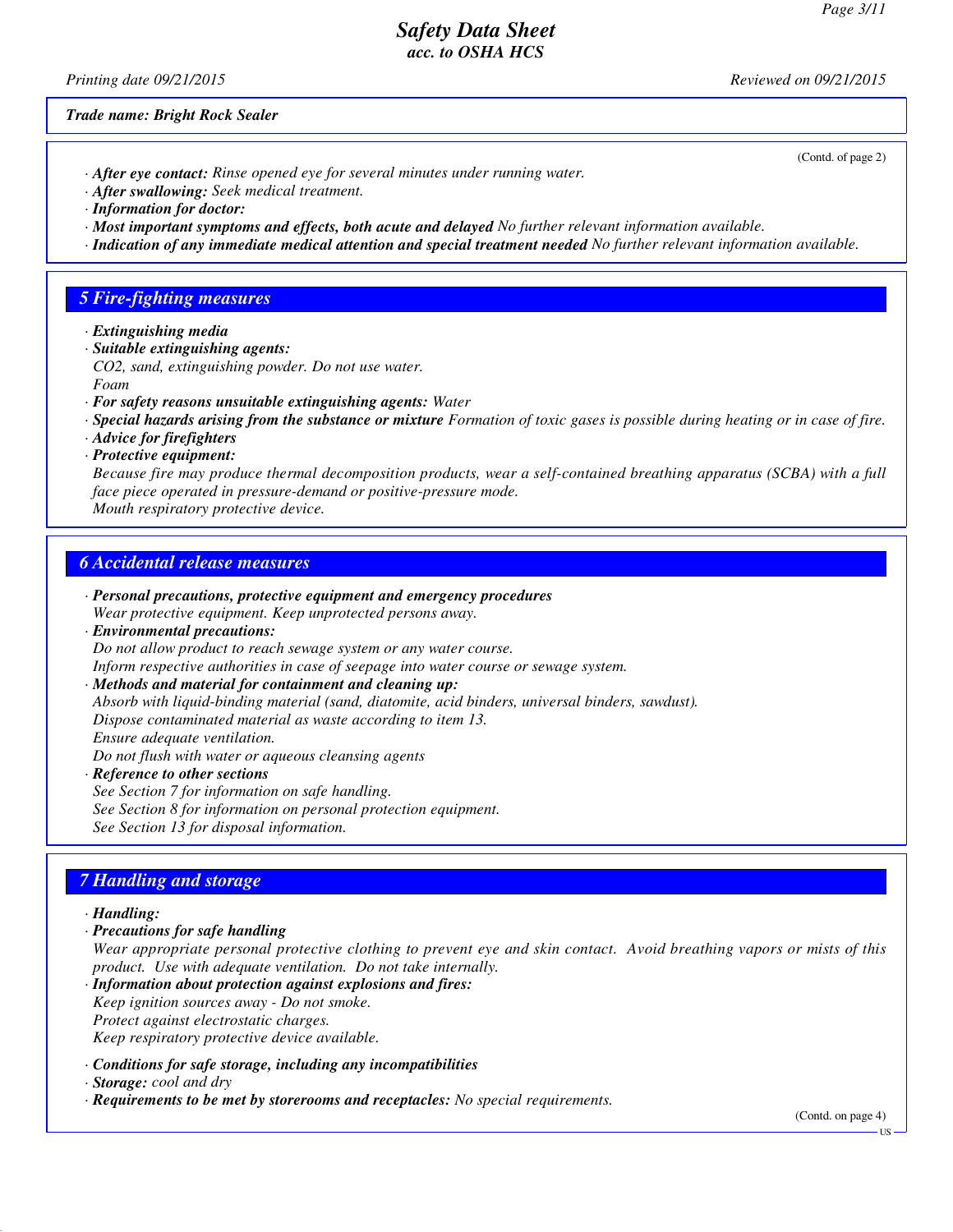(Contd. of page 3)

US

# *Safety Data Sheet acc. to OSHA HCS*

*Printing date 09/21/2015 Reviewed on 09/21/2015*

*Trade name: Bright Rock Sealer*

- *· Information about storage in one common storage facility: Store away from foodstuffs.*
- *· Further information about storage conditions: Keep receptacle tightly sealed.*
- *· Specific end use(s) No further relevant information available.*

#### *8 Exposure controls/personal protection*

- *· Additional information about design of technical systems: No further data; see item 7.*
- *· Control parameters*

| $\cdot$ Components with limit values that require monitoring at the workplace:                                                                                                  |                    |
|---------------------------------------------------------------------------------------------------------------------------------------------------------------------------------|--------------------|
| 1330-20-7 xylene                                                                                                                                                                |                    |
| PEL Long-term value: 435 mg/m <sup>3</sup> , 100 ppm                                                                                                                            |                    |
| REL Short-term value: $655$ mg/m <sup>3</sup> , 150 ppm<br>Long-term value: 435 mg/m <sup>3</sup> , 100 ppm                                                                     |                    |
| TLV Short-term value: $651$ mg/m <sup>3</sup> , 150 ppm<br>Long-term value: 434 mg/m <sup>3</sup> , 100 ppm<br>BEI                                                              |                    |
| 100-41-4 ethylbenzene                                                                                                                                                           |                    |
| PEL Long-term value: 435 mg/m <sup>3</sup> , 100 ppm                                                                                                                            |                    |
| REL Short-term value: $545$ mg/m <sup>3</sup> , 125 ppm<br>Long-term value: 435 mg/m <sup>3</sup> , 100 ppm                                                                     |                    |
| $TLV$ Long-term value: 87 mg/m <sup>3</sup> , 20 ppm<br><b>BEI</b>                                                                                                              |                    |
| 84-74-2 dibutyl phthalate                                                                                                                                                       |                    |
| PEL Long-term value: $5 \text{ mg/m}^3$                                                                                                                                         |                    |
| REL Long-term value: $5 \text{ mg/m}^3$                                                                                                                                         |                    |
| TLV Long-term value: $5 \ mg/m^3$                                                                                                                                               |                    |
| · Ingredients with biological limit values:                                                                                                                                     |                    |
| 1330-20-7 xylene                                                                                                                                                                |                    |
| BEI 1.5 $g/g$ creatinine<br>Medium: urine<br>Time: end of shift<br>Parameter: Methylhippuric acids                                                                              |                    |
| 100-41-4 ethylbenzene                                                                                                                                                           |                    |
| BEI $0.7$ g/g creatinine<br>Medium: urine<br>Time: end of shift at end of workweek<br>Parameter: Sum of mandelic acid and phenylglyoxylic acid (nonspecific, semi-quantitative) |                    |
| Medium: end-exhaled air<br>Time: not critical<br>Parameter: Ethyl benzene (semi-quantitative)                                                                                   |                    |
| Additional information: The lists that were valid during the creation were used as basis.                                                                                       | (Contd. on page 5) |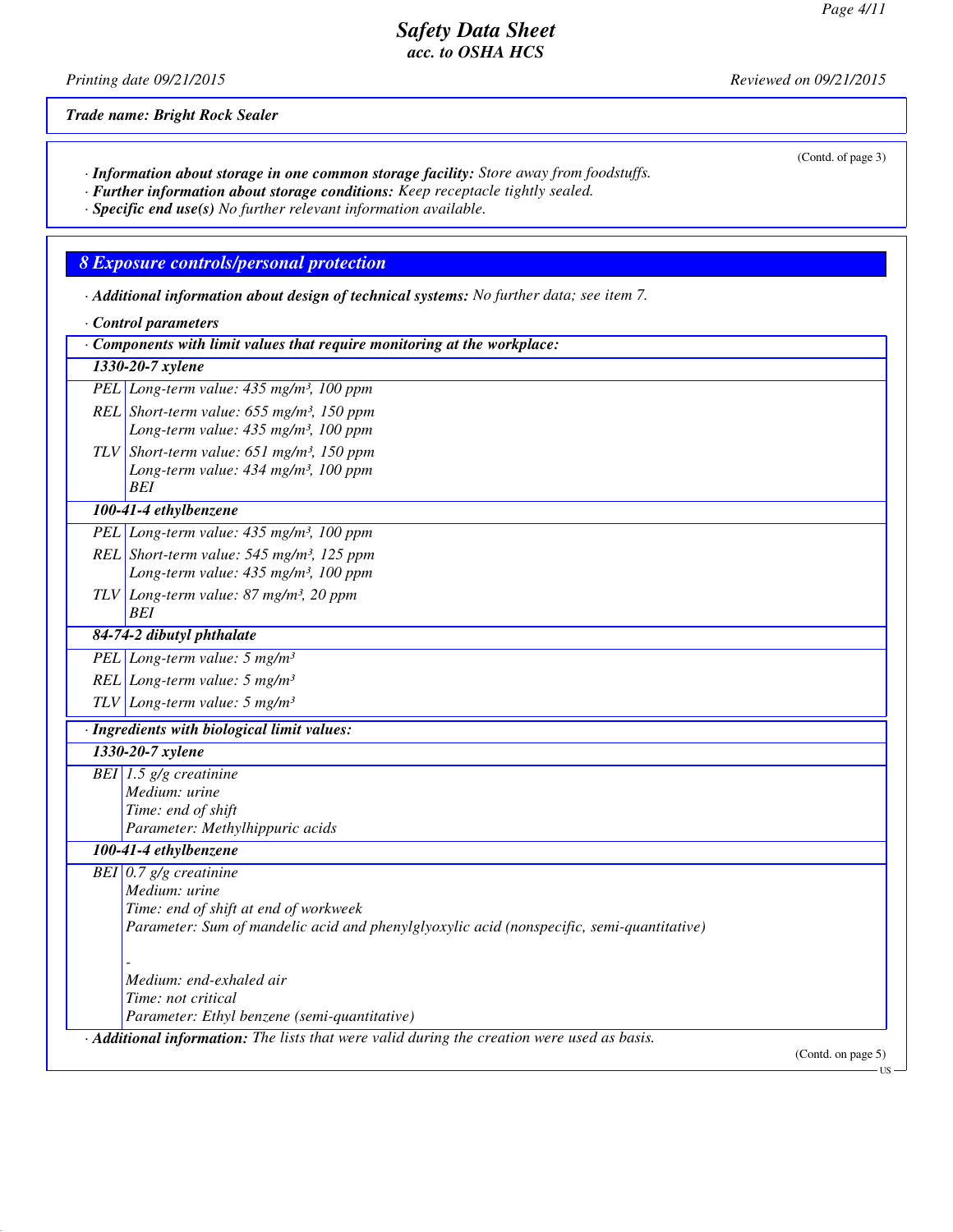*Printing date 09/21/2015 Reviewed on 09/21/2015*

*Trade name: Bright Rock Sealer*

(Contd. of page 4)

- *· Exposure controls*
- *· Personal protective equipment:*
- *· General protective and hygienic measures: Keep away from foodstuffs, beverages and feed. Immediately remove all soiled and contaminated clothing. Wash hands before breaks and at the end of work. Store protective clothing separately. Do not inhale gases / fumes / aerosols. Avoid contact with the skin. Avoid contact with the eyes and skin.*

*· Breathing equipment:*

*In case of brief exposure or low pollution use respiratory filter device. In case of intensive or longer exposure use respiratory protective device that is independent of circulating air.*

*· Protection of hands:*



*Protective gloves*

*The glove material has to be impermeable and resistant to the product/ the substance/ the preparation.*

*· Material of gloves*

*The selection of the suitable gloves does not only depend on the material, but also on further marks of quality and varies from manufacturer to manufacturer. As the product is a preparation of several substances, the resistance of the glove material can not be calculated in advance and has therefore to be checked prior to the application.*

*· Penetration time of glove material*

*The exact break trough time has to be found out by the manufacturer of the protective gloves and has to be observed. · Eye protection: Wear appropriate eye protection to prevent eye contact.*

## *9 Physical and chemical properties*

| · Information on basic physical and chemical properties |  |  |  |
|---------------------------------------------------------|--|--|--|
|                                                         |  |  |  |

| <b>General Information</b>          |                                           |
|-------------------------------------|-------------------------------------------|
| $\cdot$ Appearance:                 |                                           |
| Form:                               | Liquid                                    |
| Color:                              | According to product specification        |
| $\cdot$ Odor:                       | Characteristic                            |
| • Odour threshold:                  | Not determined.                           |
| $\cdot$ pH-value:                   | Not determined.                           |
| $\cdot$ Change in condition         |                                           |
| <b>Melting point/Melting range:</b> | Undetermined.                             |
| <b>Boiling point/Boiling range:</b> | 137 °C (279 °F)                           |
| · Flash point:                      | 31 °C (88 °F)                             |
| · Flammability (solid, gaseous):    | Not applicable.                           |
| · Ignition temperature:             | 430 °C (806 °F)                           |
| · Decomposition temperature:        | Not determined.                           |
| · Auto igniting:                    | Product is not selfigniting.              |
|                                     | $(\Gamma_{\text{cust}})$ on none $\Gamma$ |

(Contd. on page 6)

US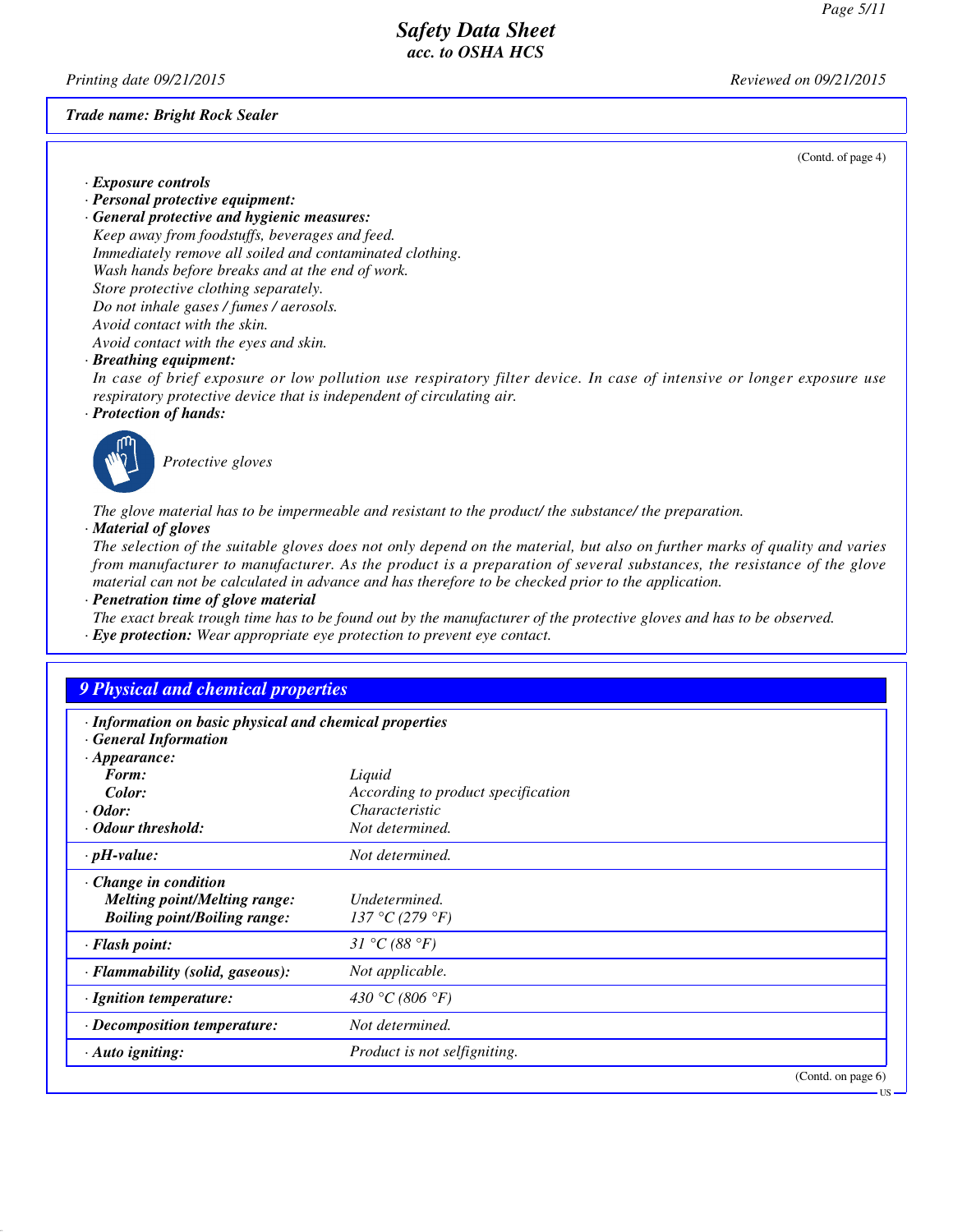*Printing date 09/21/2015 Reviewed on 09/21/2015*

#### *Trade name: Bright Rock Sealer*

|                                                            | (Contd. of page 5)                                                                                   |
|------------------------------------------------------------|------------------------------------------------------------------------------------------------------|
| · Danger of explosion:                                     | Product is not explosive. However, formation of explosive air/vapor mixtures are<br><i>possible.</i> |
| $\cdot$ Explosion limits:                                  |                                                                                                      |
| Lower:                                                     | $1.0$ Vol $%$                                                                                        |
| <b>Upper:</b>                                              | 7.8 Vol $\%$                                                                                         |
| $\cdot$ Vapor pressure at 20 °C (68 °F):                   | 9.5 $hPa$ (7 mm $Hg$ )                                                                               |
| $\cdot$ Density at 20 °C (68 °F):                          | $0.82364$ g/cm <sup>3</sup> (6.873 lbs/gal)                                                          |
| · Relative density                                         | Not determined.                                                                                      |
| · Vapour density                                           | Not determined.                                                                                      |
| $\cdot$ Evaporation rate                                   | Not determined.                                                                                      |
| · Solubility in / Miscibility with                         |                                                                                                      |
| Water:                                                     | Not miscible or difficult to mix.                                                                    |
| · Partition coefficient (n-octanol/water): Not determined. |                                                                                                      |
| · Viscosity:                                               |                                                                                                      |
| Dynamic:                                                   | Not determined.                                                                                      |
| Kinematic:                                                 | Not determined.                                                                                      |
| · Solvent content:                                         |                                                                                                      |
| Organic solvents:                                          | 76.9%                                                                                                |
| <b>Solids content:</b>                                     | $23.8\%$                                                                                             |
| $\cdot$ Other information                                  | No further relevant information available.                                                           |
| · Volatile Organic Compounds:                              | Contains less than 700 g/L.                                                                          |

# *10 Stability and reactivity*

- *· Reactivity No decomposition if stored and applied as directed.*
- *· Chemical stability No decomposition if stored and applied as directed*
- *· Thermal decomposition / conditions to be avoided: No decomposition if used according to specifications.*
- *· Possibility of hazardous reactions No dangerous reactions known.*
- *· Conditions to avoid Keep away from heat and sources of ignition.*
- *· Incompatible materials: No further relevant information available.*
- *· Hazardous decomposition products: No dangerous decomposition products known.*

## *11 Toxicological information*

*· Information on toxicological effects*

*· Acute toxicity:*

| · LD/LC50 values that are relevant for classification: |  |  |
|--------------------------------------------------------|--|--|
|--------------------------------------------------------|--|--|

*1330-20-7 xylene*

*Oral LD50 4300 mg/kg (rat)*

*Dermal LD50 2000 mg/kg (rabbit)*

|  | 100-41-4 ethylbenzene |
|--|-----------------------|
|--|-----------------------|

*Oral LD50 3500 mg/kg (rat)*

*Dermal LD50 17800 mg/kg (rabbit)*

(Contd. on page 7)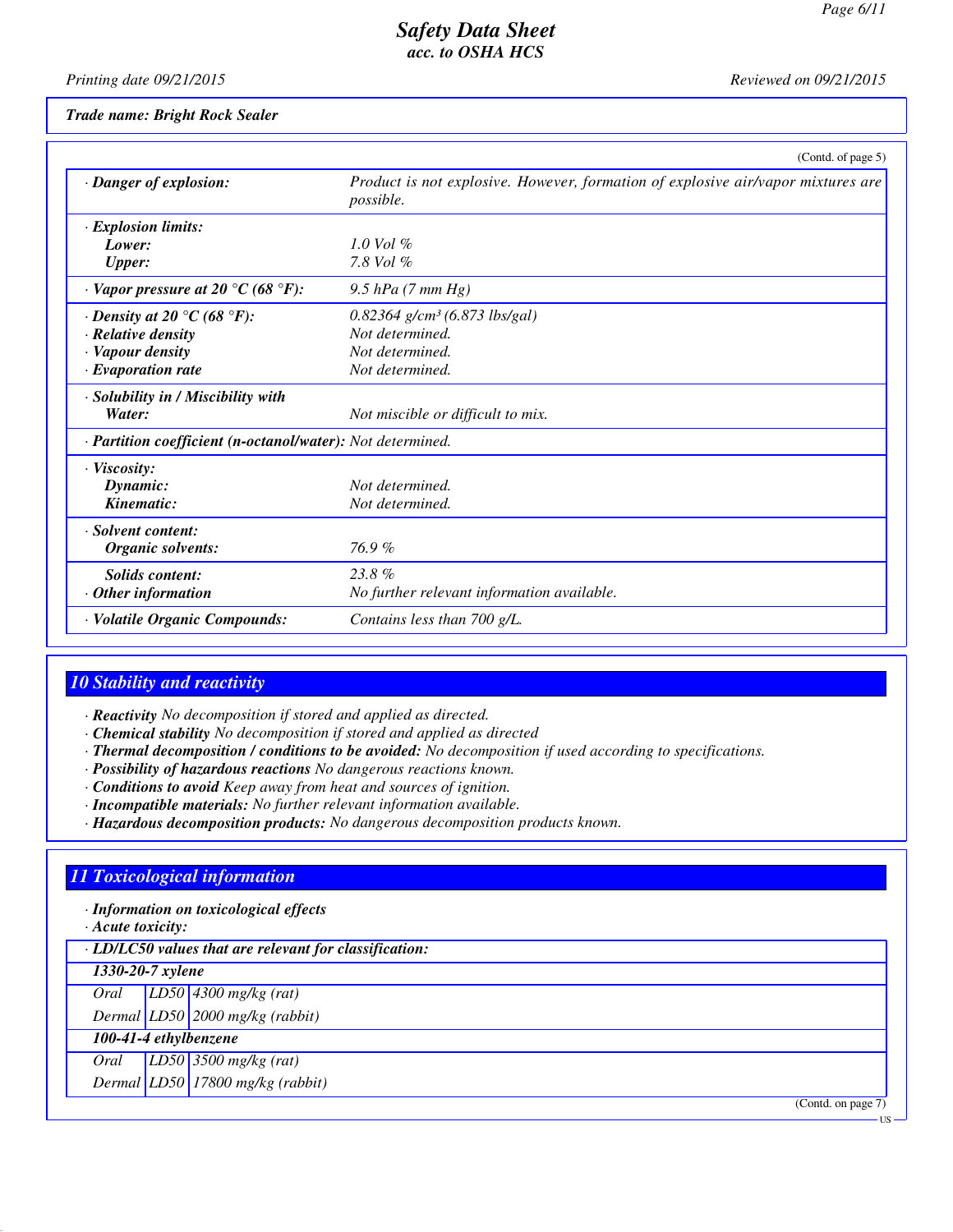(Contd. of page 6)

# *Safety Data Sheet acc. to OSHA HCS*

*Printing date 09/21/2015 Reviewed on 09/21/2015*

*Trade name: Bright Rock Sealer*

| 84-74-2 dibutyl phthalate                       |  |                                                |
|-------------------------------------------------|--|------------------------------------------------|
|                                                 |  | $\boxed{Oral$ $\boxed{L D50}$ 8000 mg/kg (rat) |
|                                                 |  | Dermal $LD50$ 20000 mg/kg (rabbit)             |
| · Primary irritant effect:                      |  |                                                |
| $\cdot$ on the skin: May cause skin irritation. |  |                                                |
| $\cdot$ on the eye: No irritating effect known. |  |                                                |
| · Sensitization: No sensitizing effects known.  |  |                                                |

*· Additional toxicological information:*

*The product shows the following dangers according to internally approved calculation methods for preparations: Harmful*

*Irritant*

#### *· Carcinogenic categories*

| · IARC (International Agency for Research on Cancer) |  |  |  |
|------------------------------------------------------|--|--|--|
|------------------------------------------------------|--|--|--|

*1330-20-7 xylene 3* 

*100-41-4 ethylbenzene 2B*

*108-88-3 toluene 3* 

*· NTP (National Toxicology Program)*

*None of the ingredients is listed.*

*· OSHA-Ca (Occupational Safety & Health Administration)*

*None of the ingredients is listed.*

## *12 Ecological information*

- *· Toxicity*
- *· Aquatic toxicity: No further relevant information available.*
- *· Persistence and degradability No further relevant information available.*
- *· Behavior in environmental systems:*
- *· Bioaccumulative potential No further relevant information available.*
- *· Mobility in soil No further relevant information available.*
- *· Additional ecological information:*
- *· General notes:*

*Water hazard class 1 (Self-assessment): slightly hazardous for water Water hazard class 2 (Self-assessment): hazardous for water Do not allow product to reach ground water, water course or sewage system. Danger to drinking water if even small quantities leak into the ground.*

- *· Results of PBT and vPvB assessment*
- *· PBT: Not applicable.*
- *· vPvB: Not applicable.*
- *· Other adverse effects No further relevant information available.*

## *13 Disposal considerations*

- *· Waste treatment methods*
- *· Recommendation:*

*Must not be disposed of as normal garbage. Do not allow product to reach sewage system.*

(Contd. on page 8)

US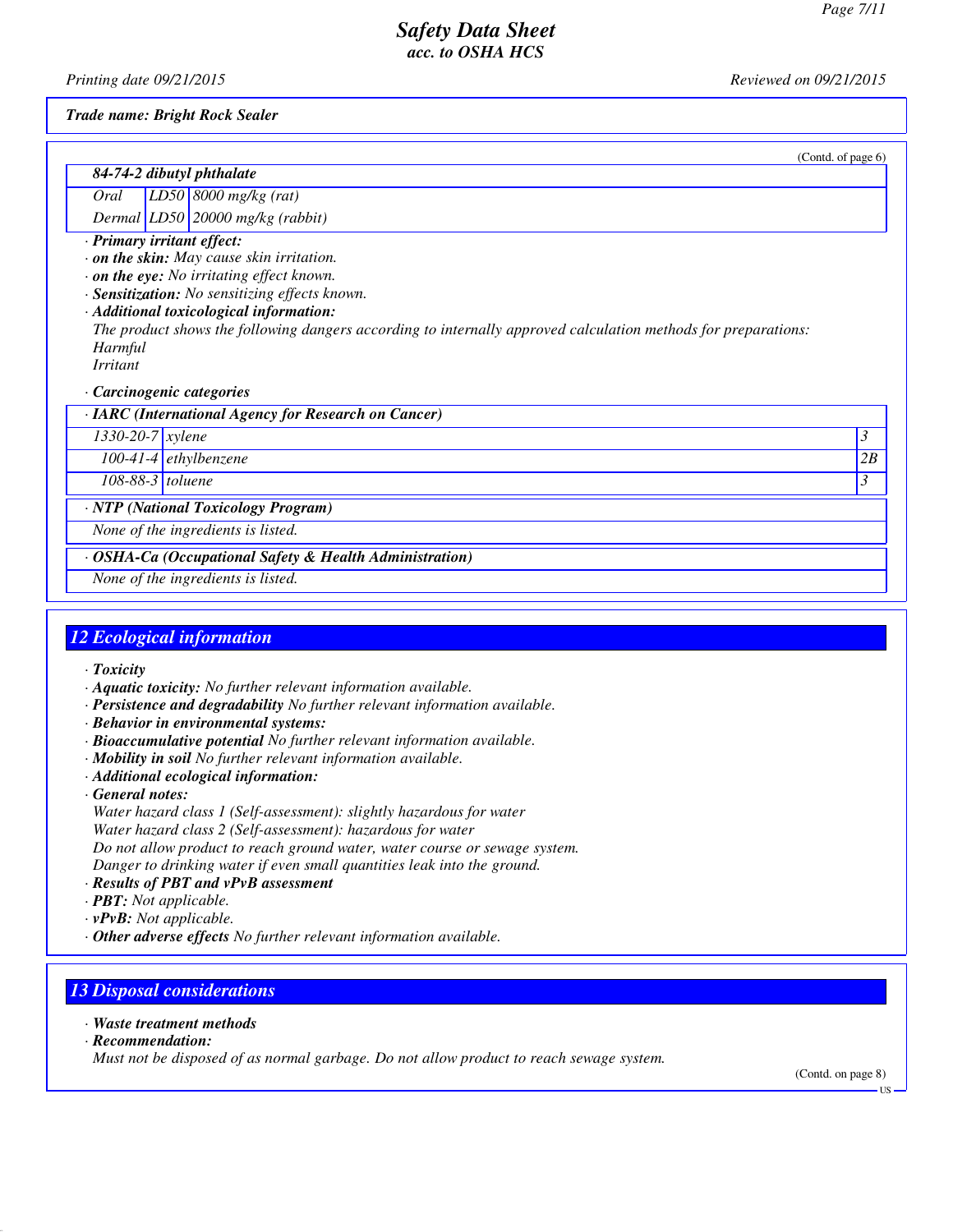*Printing date 09/21/2015 Reviewed on 09/21/2015*

*Trade name: Bright Rock Sealer*

(Contd. of page 7)

US

*It is the generator's responsibility to determine if the waste meets applicable definitions of hazardous waste. State and local regulations may differ from federal disposal regulations. Dispose of waste material according to local, state, federal, and provincial environmental regulations.*

*· Uncleaned packagings:*

*· Recommendation: Disposal must be made according to Federal, State, and Local regulations.*

| <b>14 Transport information</b>                                              |                                                                                                                  |
|------------------------------------------------------------------------------|------------------------------------------------------------------------------------------------------------------|
| · UN-Number<br>· DOT, ADR, IMDG, IATA                                        | <b>UN1268</b>                                                                                                    |
| · UN proper shipping name<br>$\cdot$ DOT<br>$·$ ADR<br>$·$ <i>IMDG, IATA</i> | Petroleum distillates, n.o.s.<br>1268 Petroleum distillates, n.o.s.<br>PETROLEUM DISTILLATES, N.O.S.             |
| · Transport hazard class(es)                                                 |                                                                                                                  |
| $\cdot$ DOT                                                                  |                                                                                                                  |
| · Class<br>· Label                                                           | 3 Flammable liquids<br>$\mathfrak{Z}$<br><u> 22222222222</u>                                                     |
| · ADR, IMDG, IATA                                                            |                                                                                                                  |
| · Class<br>· Label                                                           | 3 Flammable liquids<br>$\mathfrak{Z}$                                                                            |
| · Packing group<br>· DOT, ADR, IMDG, IATA                                    | $I\!I\!I$                                                                                                        |
| · Environmental hazards:<br>· Marine pollutant:                              | N <sub>O</sub>                                                                                                   |
| · Special precautions for user<br>· Danger code (Kemler):<br>· EMS Number:   | Warning: Flammable liquids<br>30<br>$F-E, S-E$                                                                   |
| · Transport in bulk according to Annex II of MARPOL73/78<br>and the IBC Code | Not applicable.                                                                                                  |
| · Transport/Additional information:                                          |                                                                                                                  |
| $\cdot$ ADR<br>$\cdot$ Excepted quantities (EQ)                              | Code: E1<br>Maximum net quantity per inner packaging: 30 ml<br>Maximum net quantity per outer packaging: 1000 ml |
| · U.S. Domestic Ground Shipments:                                            | Same as listed for Standard Shipments above.                                                                     |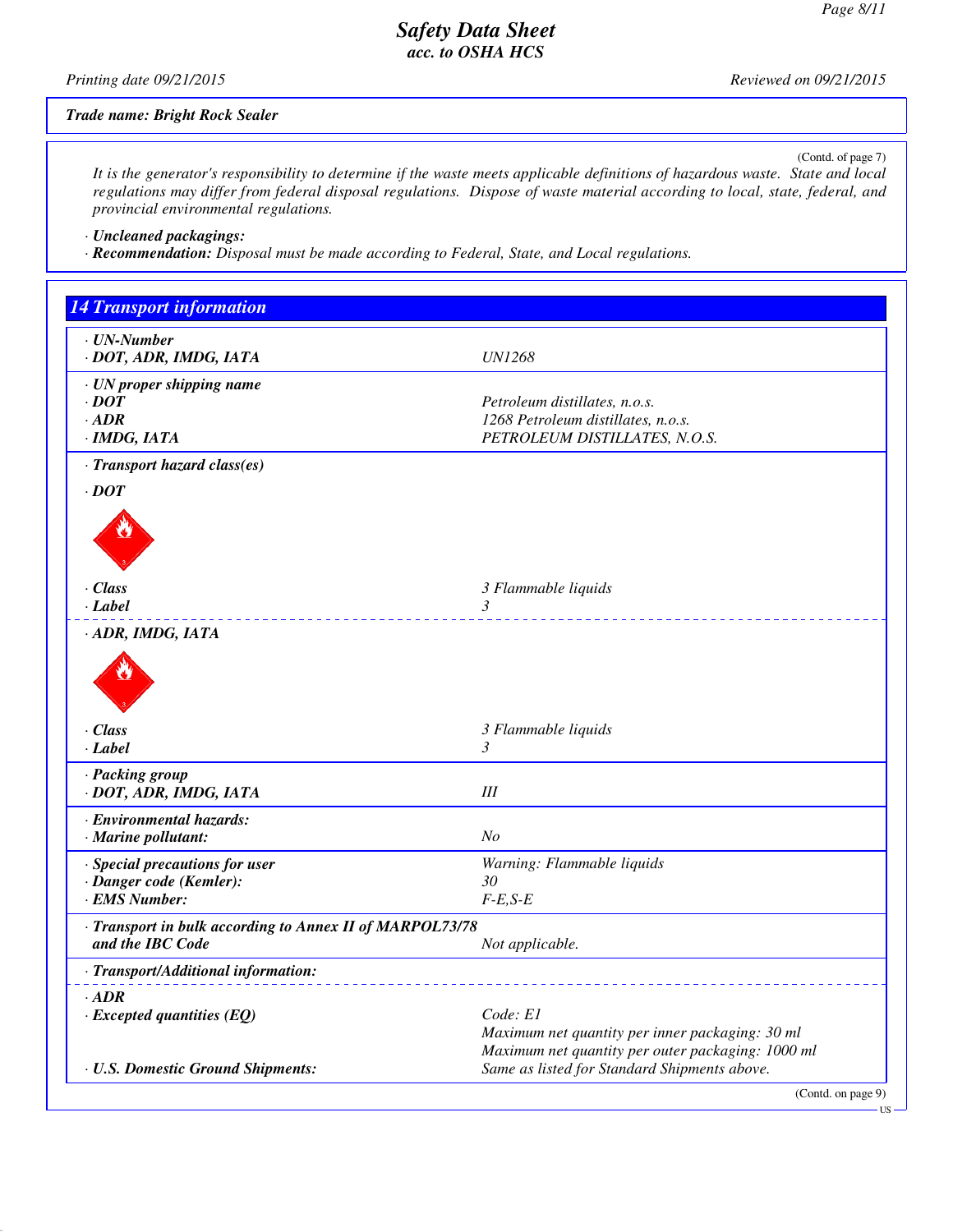*Printing date 09/21/2015 Reviewed on 09/21/2015*

*Trade name: Bright Rock Sealer*

|                                                                                     | (Contd. of page 8)                                                                                                     |
|-------------------------------------------------------------------------------------|------------------------------------------------------------------------------------------------------------------------|
| · U.S. Domestic Ground Non-Bulk (119 gal or less per<br>container) Shipments:       | Same as listed for Standard Shipments above.                                                                           |
| · Emergency Response Guide (ERG) Number:                                            | Not determine                                                                                                          |
| $\cdot$ IMDG<br>$\cdot$ Limited quantities (LQ)<br>$\cdot$ Excepted quantities (EQ) | 5L<br>Code: El<br>Maximum net quantity per inner packaging: 30 ml<br>Maximum net quantity per outer packaging: 1000 ml |
| · UN "Model Regulation":                                                            | UN1268, Petroleum distillates, n.o.s., 3, III                                                                          |

# *15 Regulatory information*

*· Safety, health and environmental regulations/legislation specific for the substance or mixture*

*· Sara*

*· Section 355 (extremely hazardous substances):*

*None of the ingredient is listed.*

## *· Section 313 (Specific toxic chemical listings):*

*This product may contain 1 or more toxic chemicals subject to the reporting requirements of Section 313 of Title III of the Superfund Amendments and Reauthorization Act (SARA) of 1986 and 40 CFR part 372. If so, the chemicals are listed below.*

| $\mathbf{A} \mathbf{B} \mathbf{B}$ and $\mathbf{B}$ and $\mathbf{B}$ are $\mathbf{B}$ and $\mathbf{B}$ and $\mathbf{B}$ are $\mathbf{B}$ and $\mathbf{B}$ |                             |              |  |  |
|-----------------------------------------------------------------------------------------------------------------------------------------------------------|-----------------------------|--------------|--|--|
| · TSCA (Toxic Substances Control Act):                                                                                                                    |                             |              |  |  |
| $108-88-3$ toluene                                                                                                                                        |                             | $\langle$ 1% |  |  |
|                                                                                                                                                           | $84-74-2$ dibutyl phthalate | $\leq 2.5\%$ |  |  |
|                                                                                                                                                           | 100-41-4 ethylbenzene       | $10 - 25\%$  |  |  |
| $1330-20-7$ xylene                                                                                                                                        |                             | $50 - 75\%$  |  |  |

*All ingredients are listed.*

*· Proposition 65*

*· Chemicals known to the State of California (Prop. 65) to cause cancer:*

*100-41-4 ethylbenzene*

*· Chemicals known to cause reproductive toxicity for females:*

*84-74-2 dibutyl phthalate*

*108-88-3 toluene*

*· Chemicals known to cause reproductive toxicity for males:*

*84-74-2 dibutyl phthalate*

*· Chemicals known to cause developmental toxicity:*

*84-74-2 dibutyl phthalate*

*108-88-3 toluene*

*· Cancerogenity categories*

| $\cdot$ EPA (Environmental Protection Agency) |                           |  |  |  |
|-----------------------------------------------|---------------------------|--|--|--|
| $1330-20-7$ xylene                            |                           |  |  |  |
|                                               | 100-41-4 ethylbenzene     |  |  |  |
|                                               | 84-74-2 dibutyl phthalate |  |  |  |
| 108-88-3 toluene                              |                           |  |  |  |
|                                               | (Contd. on page 10)       |  |  |  |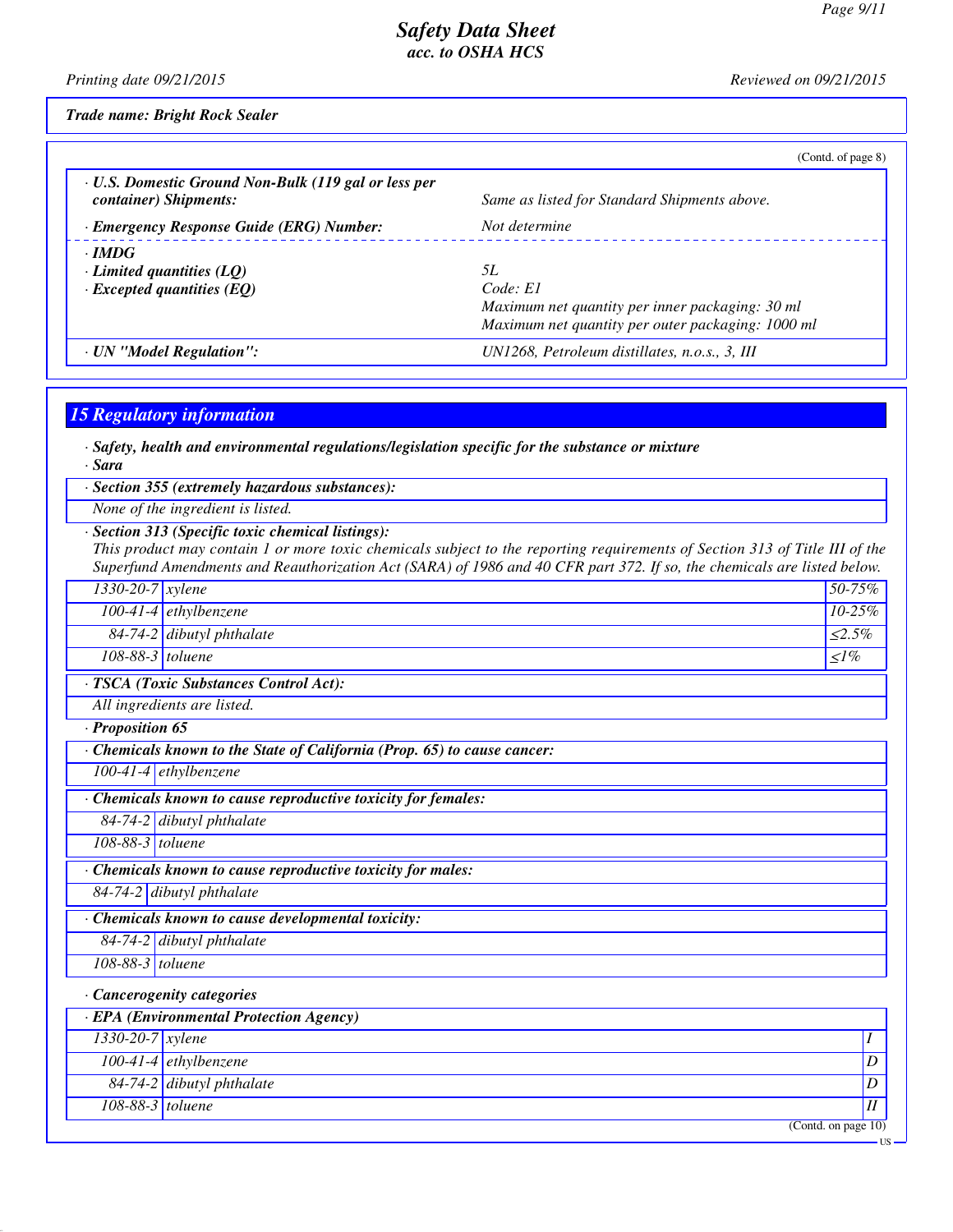(Contd. of page 9)

# *Safety Data Sheet acc. to OSHA HCS*

*Printing date 09/21/2015 Reviewed on 09/21/2015*

*Trade name: Bright Rock Sealer*

|  | TLV (Threshold Limit Value established by ACGIH) |  |
|--|--------------------------------------------------|--|
|--|--------------------------------------------------|--|

*1330-20-7 xylene A4*

*100-41-4 ethylbenzene A3*

*108-88-3 toluene A4*

*· MAK (German Maximum Workplace Concentration)*

*100-41-4 ethylbenzene 3A*

*· NIOSH-Ca (National Institute for Occupational Safety and Health)*

*None of the ingredients is listed.*

*· GHS label elements The product is classified and labeled according to the Globally Harmonized System (GHS). · Hazard pictograms*



*· Signal word Danger*

*· Hazard-determining components of labeling:*

*xylene ethylbenzene dibutyl phthalate*

*· Hazard statements*

*Flammable liquid and vapor. Harmful if inhaled. Causes skin irritation. Suspected of causing cancer. May damage fertility or the unborn child. May cause damage to the hearing organs through prolonged or repeated exposure. May be fatal if swallowed and enters airways.*

*· Precautionary statements*

*Keep away from heat/sparks/open flames/hot surfaces. - No smoking. Use explosion-proof electrical/ventilating/lighting/equipment. If swallowed: Immediately call a poison center/doctor. IF ON SKIN (or hair): Remove/Take off immediately all contaminated clothing. Rinse skin with water/shower. Store locked up. Dispose of contents/container in accordance with local/regional/national/international regulations.*

*· National regulations:*

*· Water hazard class: Water hazard class 2 (Self-assessment): hazardous for water.*

*· Chemical safety assessment: A Chemical Safety Assessment has not been carried out.*

# *16 Other information*

*The provided information is based on our present knowledge. However, this shall not constitute a guarantee for any specific product features and shall not establish a legally valid contractual relationship. This information is based on our present knowledge. However, this shall not constitute a guarantee for any specific product features and shall not establish a legally valid contractual relationship.*

*· Department issuing SDS: Environmental, Health & Safety Department*

*· Contact: Environmental, Health & Safety Manager*

*· Date of preparation / last revision 09/21/2015 / 94*

(Contd. on page 11)

US